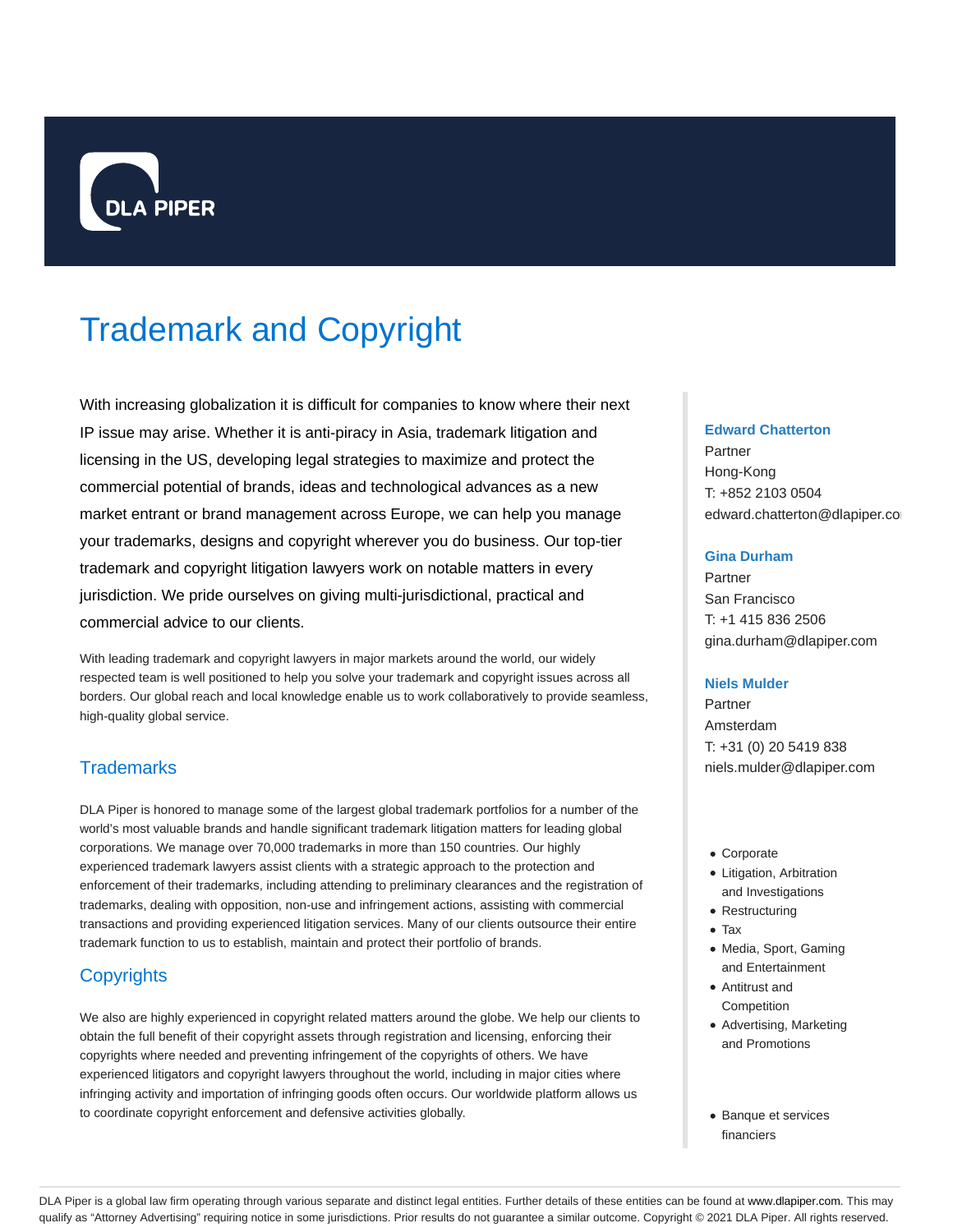# Advertising and Marketing

We have extensive experience in advising on the rules and laws for advertising and marketing across the globe. We provide top-tier legal support to advertising and marketing clients operating in a wide range of sectors as well as technology providers to that industry. Our clients turn to us for our ability to efficiently handle global campaigns and our deep experience in all facets of advertising, including

- Sciences de la vie
- Médias, Sports et
- Divertissement
- Technologies

sweepstakes and contest promotions, intellectual property counseling, data privacy, loyalty programs, cross-promotion and co-branding, pricing and distribution, sponsorships, product labelling and packaging, anti-spam legislation and review of advertising claims in all media. We are also there to assist and represent our clients in disputes, litigation and governmental investigations relating to advertising and marketing programs.

# **CAPABILITES**

- Global trademark portfolio management
- Trademark litigation
- Clearance and prosecution
- Brand protection strategies
- Licensing
- Anti-counterfeiting
- Internet/domain names
- Social media
- Advertising and promotion
- Copyright litigation

# **EXPERIENCE**

Providing trademark portfolio management and brand protection advice on a global basis to a leading global beauty manufacturer with nearly US\$11 billion in annual revenue and a portfolio of in excess of 40,000 marks.

Handling the trademark portfolio management for a leading global bank, including prosecution, opposition and enforcement. The Hong Kong office handles all pending oppositions and several trademark court cases, as well as routine trademark portfolio work.

Representing a leading manufacturer in multiple cross-border litigation cases concerning the sale of counterfeit products, including representation in the largest counterfeit case in Europe.

Handling all Intellectual Property matters including licensing, enforcement, prosecution and trademark portfolio management for one of the best-selling worldwide food brands. We represent the trademark portfolio in the United States and represent and advise them on transactions and enforcement actions with international implications.

Managing all phases of our multinational client's global trademark portfolio, including the registration, protection and enforcement of its brands, as well as handling its copyright, Internet, domain name, advertising and dilution matters in over 150 countries. Our docket of enforcement matters includes many dozens of disputes around the world.

Representing our film producer client, DLA Piper helped to show there was no indication of infringement on their screenplay which was claimed by other writers. The Court ruled in our favor and this was a novel means of clearing potential copyright claims prior to production.

# **ACTUALITÉS**

# **Publications**

**Protecting your IP in Russia: Best practices, action steps**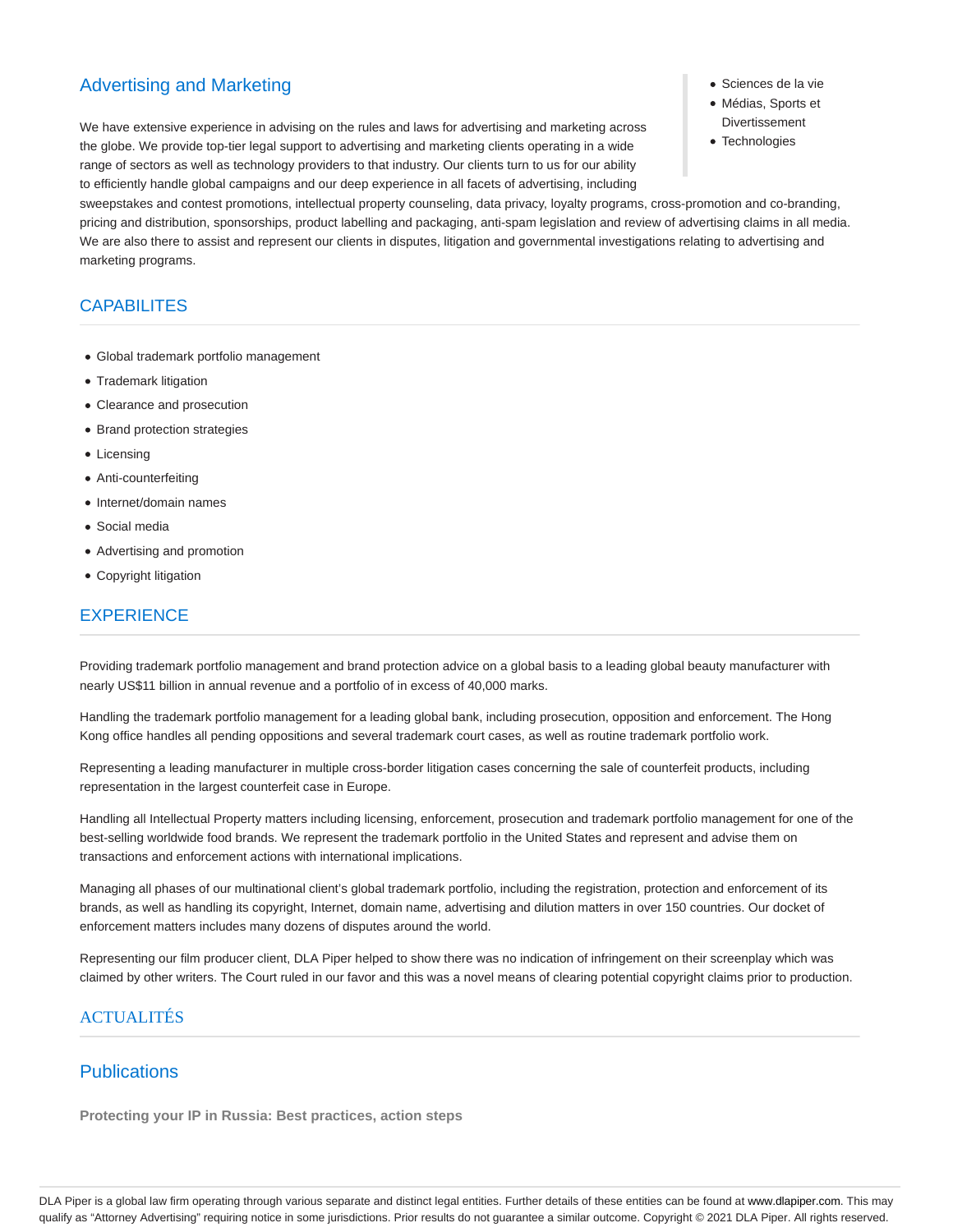# 18 May 2022 INTELLECTUAL PROPERTY AND TECHNOLOGY NEWS

US companies may take action in Russia to protect their IP rights, notwithstanding US economic and trade sanctions.

**Is the "transformative" use defense unfair?**

# 28 April 2022 INTELLECTUAL PROPERTY AND TECHNOLOGY NEWS

"Let's Go Crazy" is not simply a song by Prince, but, potentially, the theme song for the Supreme Court's willingness to explore the doctrine of copyright fair use.

**Protecting your therapeutic assets: The value of method of use patent claims**

## 31 March 2022 INTELLECTUAL PROPERTY AND TECHNOLOGY NEWS

MOU claims can offer robust protection throughout a small molecule's life cycle, from approval to the entry of a generic competitor.

**Enter the metaverse: Seeking patent protection for metaverse innovations**

### 28 February 2022 INTELLECTUAL PROPERTY AND TECHNOLOGY NEWS

Numerous companies are developing innovations for use in the metaverse, forging ahead with patent filings to protect this intellectual property.

**When not to use the UDRP against domain name pirates**

### 27 January 2022 INTELLECTUAL PROPERTY AND TECHNOLOGY NEWS

"Did any of you gentlemen want to have it out with ME?" Long John Silver, Treasure Island

**Defending trademarks from non-use cancellations: Strategies for OEM manufacturers in China**

#### September 2021

For many companies, China is an essential piece of their business, but they may never sell a single product to a Chinese company or consumer. Those businesses must answer the tricky question of how to protect their brand in a country where consumers never see it.

**Blockchain and Digital Assets News and Trends**

### 23 August 2021 BLOCKCHAIN AND DIGITAL ASSETS NEWS AND TRENDS

New information reporting requirements for cryptocurrency transactions; CFPB involvement in cryptocurrency oversight; NCUA seeks comments on use of DLT and DeFi by credit unions.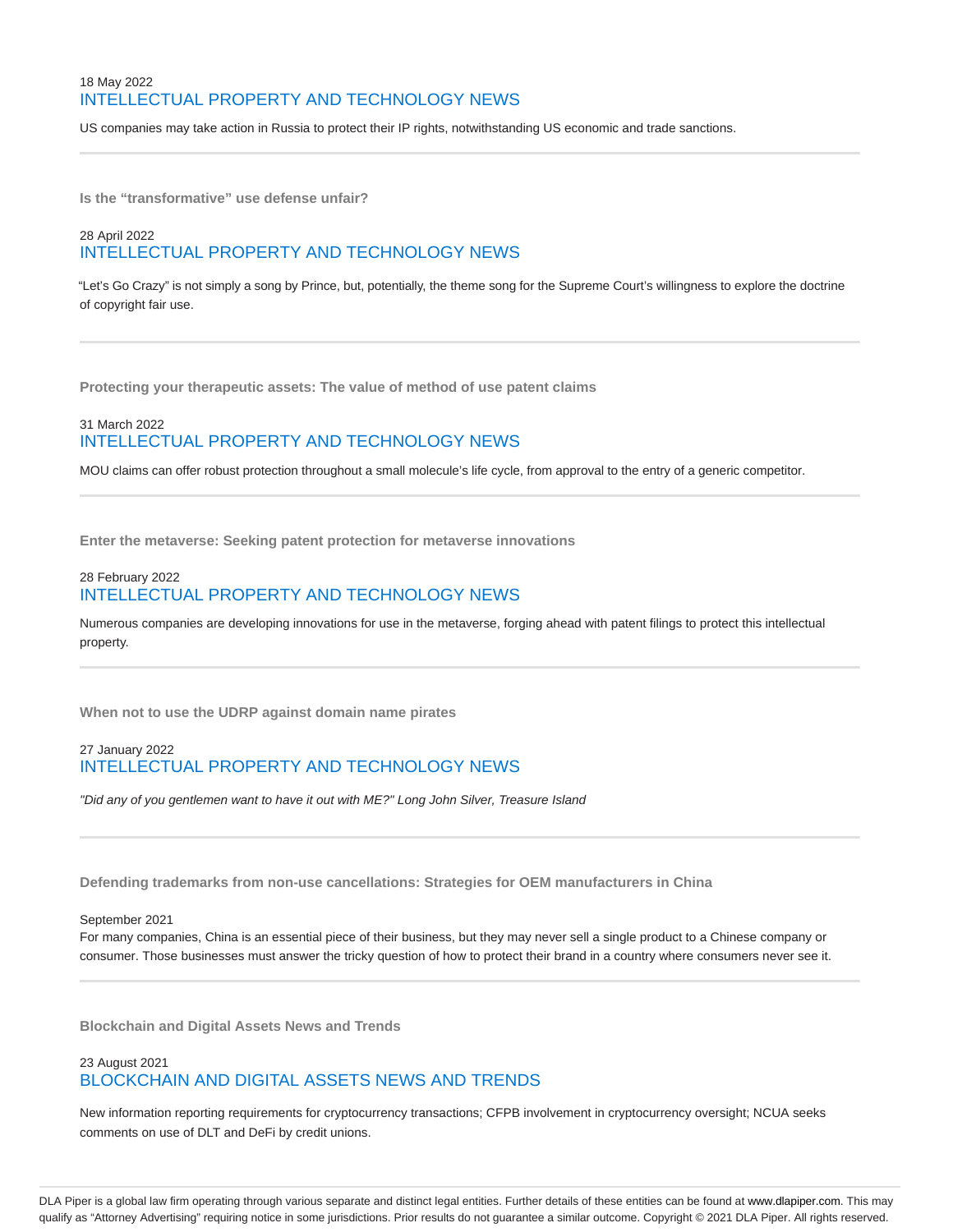**Blockchain and Digital Assets News and Trends**

### 19 July 2021 BLOCKCHAIN AND DIGITAL ASSETS NEWS AND TRENDS

IRS says tax-deferred like-kind exchange is not available for cryptocurrency trades; copyright issues plague NFTs; crypto venture investments continue to accelerate.

**Expedited examination now available for Canadian trademark applications**

18 May 2021

Trademark applications are generally examined in the order they are received by the Canadian Intellectual Property Office ("CIPO"). The rationale being that examining an application out of order creates a favourable position for one applicant at the expense of other applicants.

**The Lanham Act's makeover – Congress gives new clarity and tools to trademark owners and applicants**

# 30 March 2021 The Trademark Modernization Act of 2020 gives new certainty for litigants and new tools for challenging current registrations.

**Substantial similarity in copyright: It matters where you sue**

22 December 2020 Two circuits do not always interpret copyright law the same way.

**Supreme Court Corner**

22 December 2020

A quick look at two cases.

**Who's responsible for content posted on the Internet? Section 230, explained**

22 December 2020 What the law does, what people are saying it should do, and what might happen next.

**Coronavirus Resource Center: Our global repository of insights and events**

30 September 2020

A central repository for our reports and commentary on the legal and regulatory concerns arising from the pandemic.

**Supreme Court Corner**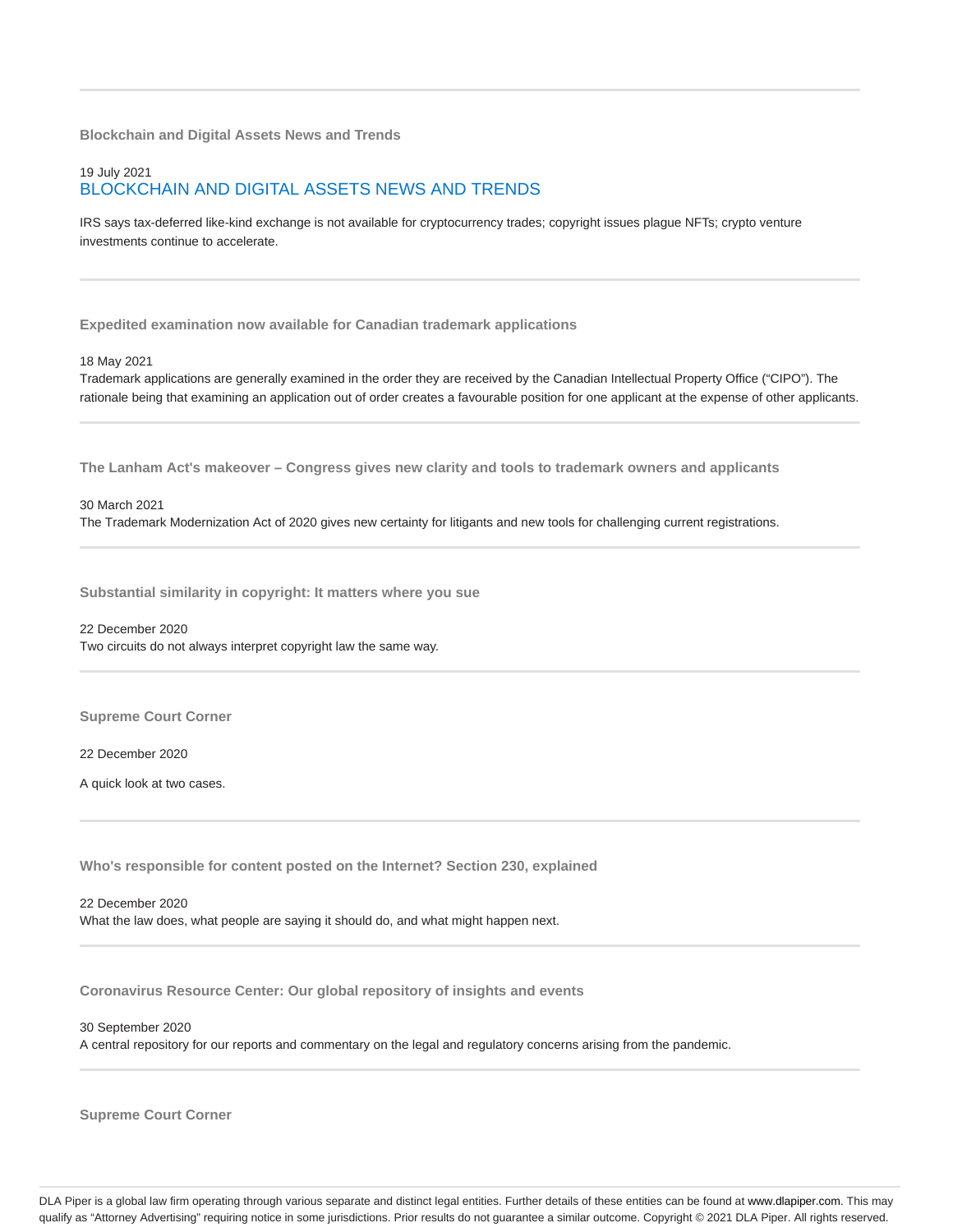A quick look at two cases - USPTO v. Booking.com and American Axle & Manufacturing v. Neapco Holdings.

**Law à la Mode: Beauty Trends: 5 Key Beauty M&A deals; Street art and fashion; Word from the industry's mouth; The rise in innovative retail services; and more**

# 20 MAY 2019 LAW À LA MODE

The Moroccan editorial team is delighted to bring you the 28th edition of Law à la Mode, the legal magazine produced by DLA Piper's Consumer Goods & Retail Sector Group for clients and contacts of the firm worldwide.

**Law à la Mode: Word of the industry's mouth; Enforcement of IP rights through Ukrainian customs register; E-commerce in Poland; The development of artificial intelligence in the fashion industry; and more**

### 26 NOV 2018 LAW À LA MODE

The US editorial team is delighted to bring you the 27th edition of Law à la Mode, the legal magazine produced by DLA Piper's Retail Sector Group for clients and contacts of the firm worldwide.

**Law à la Mode: Social Media Influencers & Effective Disclosures, IP and E-Commerce: Your basic checklist, Longchamp's Handbag Copyright Saga, IP Protection of Fashion Shows in Italy and more**

### 21 MAY 2018 LAW À LA MODE

The UK editorial team is delighted to bring you this special edition of Law à la Mode, produced by DLA Piper's Retail Sector group for distribution to clients and contacts of the firm worldwide and marking the 140th Annual Meeting of INTA in Seattle.

**Law à la Mode: Social Media Influencers & Effective Disclosures, IP and E-Commerce: Your basic checklist, Longchamp's Handbag Copyright Saga, IP Protection of Fashion Shows in Italy and more**

### 21 MAY 2018 LAW À LA MODE

The UK editorial team is delighted to bring you this special edition of Law à la Mode, produced by DLA Piper's Retail Sector group for distribution to clients and contacts of the firm worldwide and marking the 140th Annual Meeting of INTA in Seattle.

**Law à la Mode: Virtual Reality and Augmented Reality; Insta-worthy or Insta-infringement; E-commerce in Poland; Harnessing hidden advertising; and more**

### 20 DEC 2017 LAW À LA MODE

The Asia Pacific editorial team is delighted to bring you the 24th edition of Law à la Mode, the quarterly legal magazine published by DLA Piper's Retail Sector group for clients and contacts of the firm worldwide.